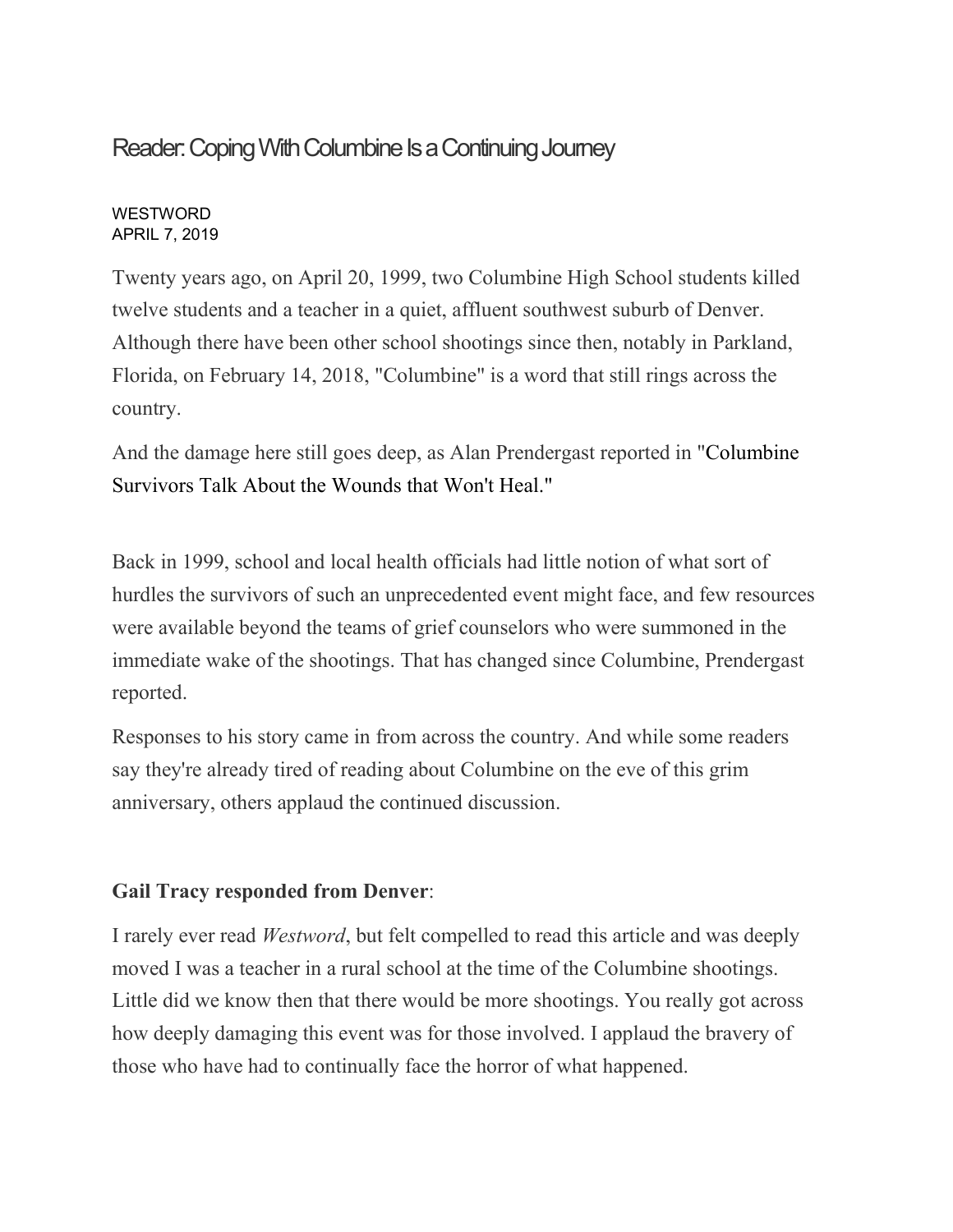Thank you for writing this article. So many people never think about what happens (even decades later) to the survivors.

#### **Debra Wanamaker of Broward County Schools wrote from Parkland, Florida**:

Thank you. I have connected with this article almost in every way. No other words are necessary other than I read this a year, a month and six days after Parkland, so unfortunately needed and helpful. Here's to hoping in twenty years things have changed and school shootings and the trauma related are only memories, not current events.

### **Betty Fitzpatrick also weighed in from Florida**:

I lived in Colorado for thirty years, am a former nurse practitioner and was the director of Health Services for Jefferson County Schools in charge of crisis response, which included support during and after the Columbine shootings.

First, let me say thank you for lifting up the stories of the lasting effects of trauma on victims and survivors. It was a very thoughtful and provocative story and stayed with me as I awoke this morning. Twenty years later, I am still profoundly connected to all their stories. Coincidentally, I live about one hour away from where the Parkland shootings took place, and was reminded this weekend, again, of the effects of these events, as two students from there took their own lives in this past week. You really sorted through complicated issues and reminded me of so many things: how complicated trauma is, how recovery is an ongoing journey, how continued support is important and how we learn from others, and how continued research on how to best serve communities effected is so important. I actually met with the superintendent of schools in Broward County last June, just to offer support and guidance. My heart goes out to him and all that he and his community face.

I am impressed at how many Columbine survivors are finding their way, twenty years later, and what a positive impact they continue to have. I remember being frustrated